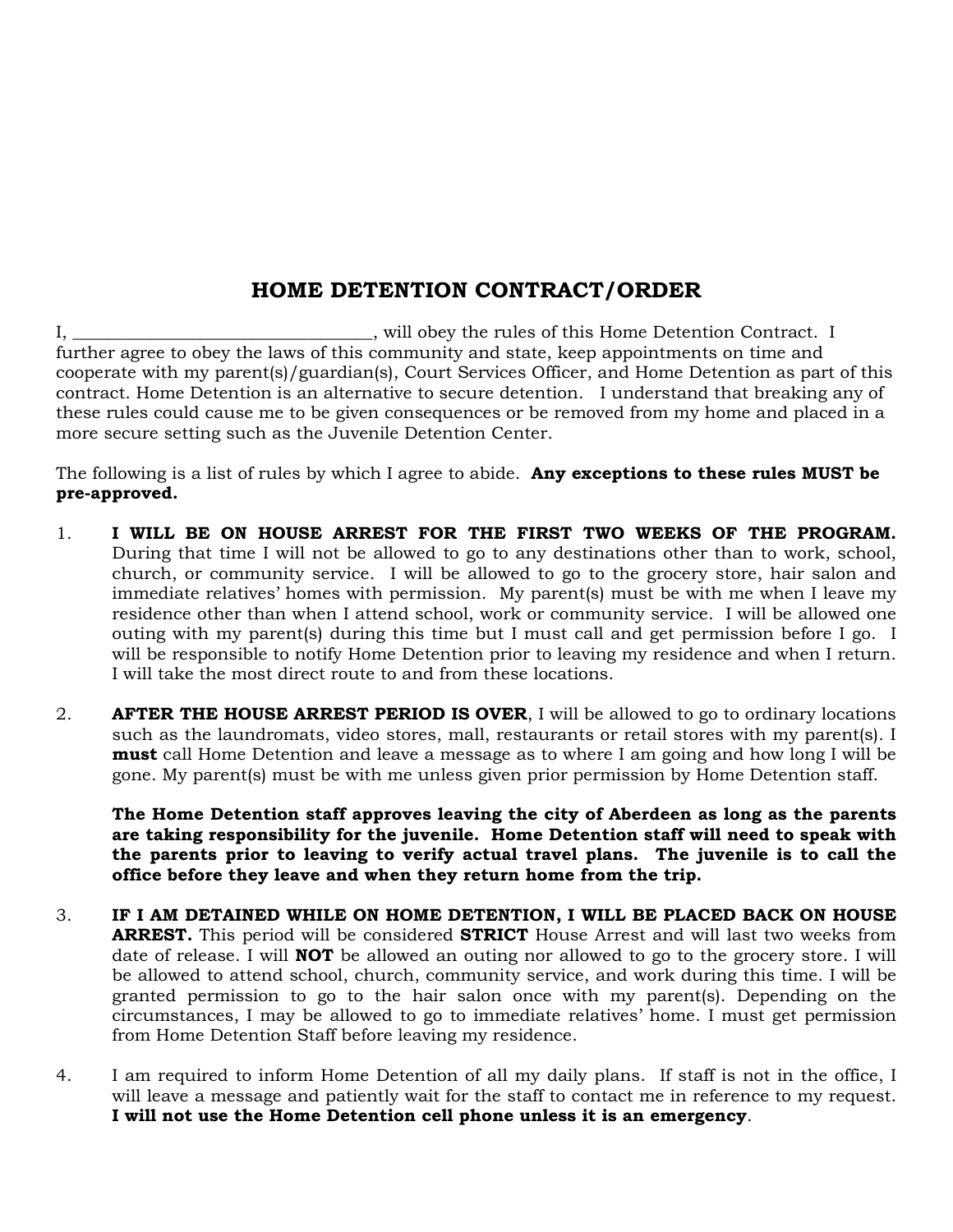### 5. I will participate in the Court Ordered Crisis Intervention Programs: (Circle which applies) **Home Base Counseling Anger Busters Corrective Thinking AA NA Individual Counseling NSU Insight Program Intensive Prevention Primary Prevention Aftercare Outpatient Treatment Inpatient Treatment Family Counseling MRT FCIP Twice Daily PBT's**

- 6. After the House Arrest period has ended, I will be given a 9pm curfew, with parental supervision, unless given prior permission by Home Detention Staff. I will obey the hours and rules set for me on a daily basis and help do chores as requested without problems.
- 7. I will attend school each day and all classes on time. I will remain **in the school building** during any open hours and during lunch, unless given prior permission by Home Detention. I will not cause behavioral problems or interfere with the education of others. I will hand in all assignments on time and obtain passing grades. If I receive a late, tardy or unexcused absence I will have two days to clear it or be given consequences. I am not allowed to miss school unless I have a doctor's note or a parent to excuse me. As soon as possible, my parent **must** call Home Detention to excuse me from attending school due to illness. If I am sick while at school, I will need permission from school personnel/nurse. School personnel/nurse must call Home Detention if they are allowing me to be sent home.
- 8. I will be at work every scheduled workday and not cause behavioral problems or interfere with others. I will remain **in my place of employment** during all breaks. Home Detention must be provided with an accurate weekly work schedule. The schedule will be verified with the supervisor on duty. Home Detention has the right to check on me either in person or by telephone during my shift. A parent must notify Home Detention as soon as possible if I can not attend work due to illness. I understand if I do not attend school, I will not be allowed to go to work that day either.
- 9. I will be responsible to set up and work on any community service hours and make payments on any outstanding fines or restitution. It is my responsibility to obtain signatures on my community service sheet. I will be at community service every planned date and time. I will not cause behavioral problems or interfere with others while at community service. If I cannot attend community service for reasons of illness, etc., the organization and Home Detention will be notified. Verification by my parent will be required if I can not attend community service.
- 10. It is my responsibility to make myself available to the phone and answer the door while at home. Daily contacts will be made by telephone and in person. Staff will conduct a **minimum** of one visit and two phone contacts daily. Families will not be informed of the intended times of these contacts. Staff is required to speak with me personally at the time of each contact. I must be where I can hear the telephone and knocks at the door.
- 11. If I do not have a phone, I will post a note on the door stating my whereabouts and the time I left. It is my responsibility to notify Home Detention from the nearest available phone with my plans. I will also notify staff when I am in route back to my residence. Staff will conduct a **minimum** of two visits a day. If I get a phone while on Home Detention, I will notify staff of the phone number immediately.
- 12. **I will not ride in a vehicle with someone other than a parent or guardian**. I will not drive a motorized vehicle unless given prior permission by Home Detention. Special driving privileges may be granted pending review of the circumstances. I must give Home Detention reasonable and immediate notification of any changes in my traveling arrangements.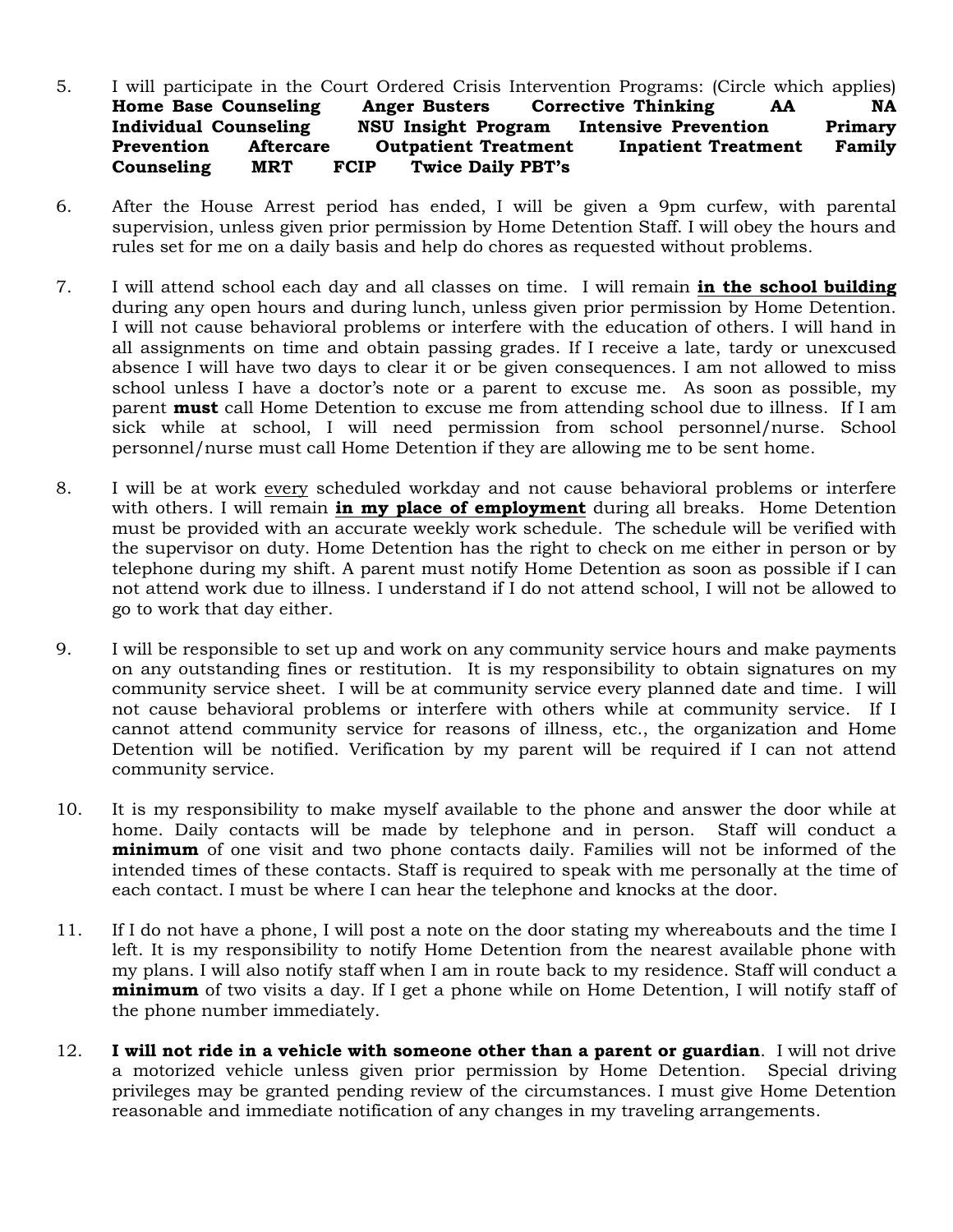13. I will not associate with persons whom my parent(s)/guardian(s) **or** Home Detention prohibits me from seeing. I will not associate with the following persons specifically (but not limited to  $\blacksquare$ 

 $\_$  ,  $\_$  ,  $\_$  ,  $\_$  ,  $\_$  ,  $\_$  ,  $\_$  ,  $\_$  ,  $\_$  ,  $\_$  ,  $\_$  ,  $\_$  ,  $\_$  ,  $\_$  ,  $\_$  ,  $\_$  ,  $\_$  ,  $\_$  ,  $\_$  ,  $\_$  ,  $\_$  ,  $\_$  ,  $\_$  ,  $\_$  ,  $\_$  ,  $\_$  ,  $\_$  ,  $\_$  ,  $\_$  ,  $\_$  ,  $\_$  ,  $\_$  ,  $\_$  ,  $\_$  ,  $\_$  ,  $\_$  ,  $\_$  ,  $\_$  ,  $\_$  ,  $\_$  ,  $\_$  ,  $\_$  ,  $\_$  ,  $\_$  ,  $\_$  ,  $\_$  ,  $\_$  ,  $\_$  ,  $\_$  ,  $\_$  ,  $\_$  ,  $\_$  ,  $\_$  ,  $\_$  ,  $\_$  ,  $\_$  ,  $\_$  ,  $\_$  ,  $\_$  ,  $\_$  ,  $\_$  ,  $\_$  ,  $\_$  ,  $\_$  ,  $\_$  ,  $\_$  ,  $\_$  ,  $\_$  ,  $\_$  ,  $\_$  ,  $\_$  ,  $\_$  ,  $\_$  ,  $\_$  ,

- I am not allowed to sleep over at a friend's residence or have a friend sleep over at my residence while on Home Detention. With permission from Home Detention and my parents, I may have one friend over for a 2 hour period after my house arrest has ended. A friend can only come over if a parent is home to supervise. The friend must be a positive influence and approved of prior to arriving. I must also notify Home Detention when my friend arrives and leaves my residence.
- 14. I will **NOT** be allowed to enter and remain in any establishment/event which serves alcohol unless given prior permission by Home Detention staff.
- 15. I will not consume **any** alcohol, drugs, or tobacco products. I will submit to a chemical test of my breath and/or urine when requested by Home Detention. If it is required for the urine test to be submitted to the State Lab for testing then the cost for such a test will be my responsibility and/or my parents.
- 16. If directed to do so by Home Detention and/or the Court, I will participate and cooperate with the electronic monitoring program.
- 17. I will always call the office phone number and wait for staff to contact me. I will not utilize any of the staff's personal home phone numbers.
- 18. Special privileges may be granted pending the circumstances. The Home Detention staff has the right to grant or suspend the privileges based my behavior.

\_\_\_\_\_\_\_\_\_\_\_\_\_\_\_\_\_\_\_\_\_\_\_\_\_\_\_\_\_\_\_\_\_\_\_\_ \_\_\_\_\_\_\_\_\_\_\_\_\_\_\_\_\_\_\_\_\_\_\_\_\_\_\_\_\_\_\_\_\_\_\_\_\_

Signed this \_\_\_\_\_\_ day of \_\_\_\_\_\_\_\_\_\_\_\_\_\_\_\_\_\_\_, 20\_\_\_.

JUVENILE'S SIGNATURE HOME DETENTION OFFICER

As the parent(s)/guardian(s), I (we) understand and agree with the conditions of this contract and agree to cooperate with the Home Detention Program in its enforcement. I (we) may **NOT** give special permission to my (our) child to go beyond the limits of the Home Detention Agreement. I (we) understand that if I (we) fail to report any violation of the contract known to me (us) to Home Detention as soon as possible, **I (we) may be found in Contempt of Court and this could result in a jail sentence.** As a parent(s) / guardian(s), I (we) give consent to Home Detention to speak with, and be given information by, school officials, employers, and counselors regarding my (our) son or daughter.

 $\overline{\phantom{a}}$  ,  $\overline{\phantom{a}}$  ,  $\overline{\phantom{a}}$  ,  $\overline{\phantom{a}}$  ,  $\overline{\phantom{a}}$  ,  $\overline{\phantom{a}}$  ,  $\overline{\phantom{a}}$  ,  $\overline{\phantom{a}}$  ,  $\overline{\phantom{a}}$  ,  $\overline{\phantom{a}}$  ,  $\overline{\phantom{a}}$  ,  $\overline{\phantom{a}}$  ,  $\overline{\phantom{a}}$  ,  $\overline{\phantom{a}}$  ,  $\overline{\phantom{a}}$  ,  $\overline{\phantom{a}}$